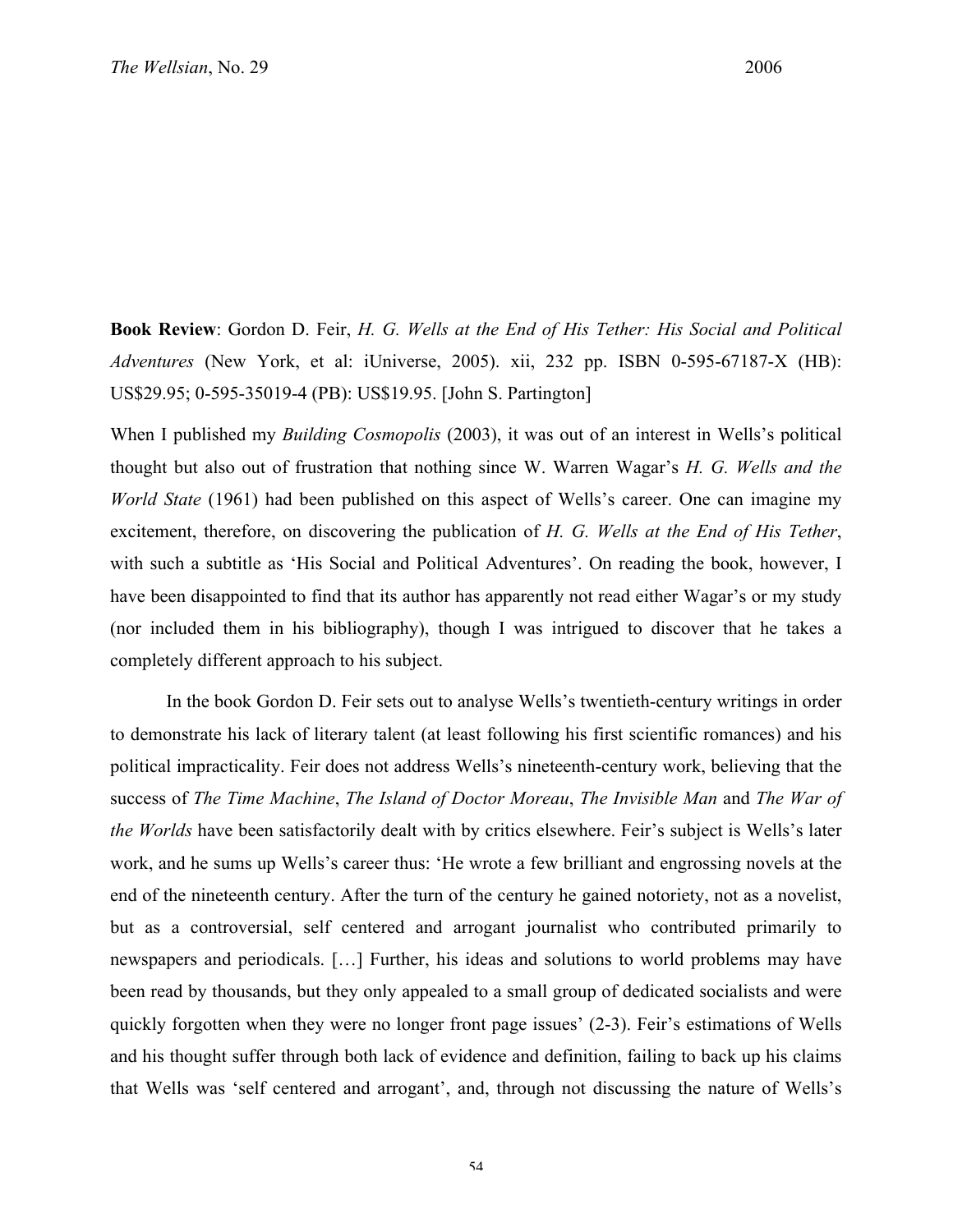socialism and determining who were influenced by it, leaves us at his mercy when he claims Wells 'only appealed to a small group of dedicated socialists'. As Feir points out, Wells's output was immense and varied, so the narrow dedication of a small group seems incompatible with Wells's advocacy of such different subjects as the Great War, the League of Nations (initially), the Fabian Society (initially), world government, free speech, eugenics (for a time), state planning, a world encyclopaedia and human rights, and his opposition to nationalism, fascism, Marxism, Roman Catholicism, trade unionism, the League of Nations (eventually), the Fabian Society (eventually) and racial segregation (to name just a few of his pros and cons). Among these lists there are rightwing, leftwing and centrist tendencies which would clearly have attracted widely different constituencies. Thus, Feir's statement that 'In today's terms he became a left wing extremist' (4) requires qualification if it can be demonstrated at all.

Feir's study suffers generally from a lack of referencing, with no endnotes provided for six of the thirty-four chapters (including the introduction) while he makes such uncredited statements as this: 'However, Wells [sic] literary standards were often consistently low, prompting some biographers to politely suggest that he produced "large volumes of mundane, repetitive and poorly conceived material"' (3). The 'biographers' here quoted remain unnamed. A further example of Feir's lack of definition and his need to support his assertions occurs with the following: 'A comparison can be made between the world of Wells' utopian *Men Like Gods* and George Orwell's *1984* [sic]. They are two different views of life under a socialist oligarchy. It does not take much comparison to see that the latter is substantially closer to the reality of today' (5). One wonders what Feir has in mind when he thinks of socialism (he does not define it); *Men Like Gods* is arguably an anarchist society. Similarly, how far is *Men Like Gods* oligarchic rather than communitarian? Feir calls *Nineteen Eighty-Four* 'substantially closer to the reality of today', but where 'today' is he referring to? Cuba? China? Vietnam? North Korea? These are the last remaining 'socialist republics' and, if he maintains that these societies (all very different) are 'Orwellian', he must also surely acknowledge that they are not socialist. If his 'reality of today' refers to the 'leftwing regimes' in such countries as the UK (under Labour) or Spain (under the Socialists), then surely both *Men Like Gods* and *Nineteen Eighty-Four* were equally far from the mark. A better comparison to Orwell's dystopia would be Wells's *When the Sleeper Wakes* (1899) (one of Orwell's influences), with its socialistic revolution and resulting dictatorship under Ostrog.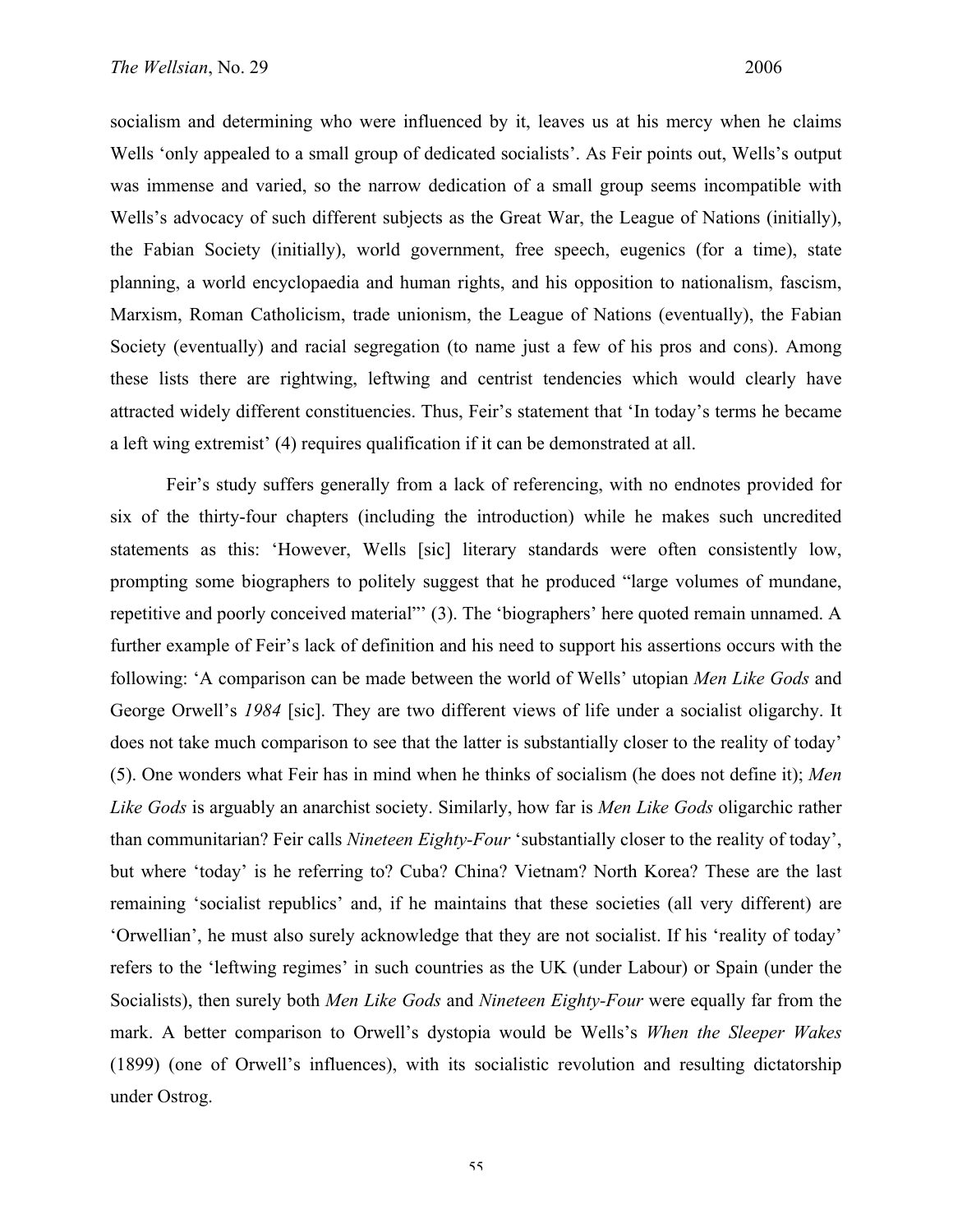Turning to Wells's literary legacy, Feir writes 'The adventures and descriptive stories of Kipling and Dickens are alive and well today thanks to television, film makers and electronic publishing tools. […] Wells indeed came close, but he was off the mark and his name and reputation are fading from the minds and bookshelves of today's readers' (5). Given the three new film versions of *The War of the Worlds* released in 2005 and *The Time Machine* two years earlier, the National Film Theatre Wells season in London and the launch of fifteen newly edited, annotated and introduced Wells titles in Penguin Classics (the largest simultaneous publication of any author's work in Penguin's history), all in 2005 (with a sixteenth, *A Short History of the World*, appearing in 2006), and the dozens of freely available electronic versions of Wells's works (fiction and non-fiction) on the internet (not to mention the continuous stream of critical works being produced each year), this statement seems unsustainable on all counts. Feir's aforementioned homage to Wells's scientific romances is contradicted somewhat when he records that 'It's been well over one hundred years since *The Time Machine* was published. It is still a magnificent story and a landmark in the annals of fiction, but it is not a literary masterpiece. Neither are there any other literary monuments in Wells' prolific collection of publications' (8). Statements like this perpetuate the denigration of the science-fiction genre which has occurred regularly since the 1930s and deny stories like *The Time Machine* and *The War of the Worlds* their warranted literary place.

Feir's comment that 'He was a vocal supporter of women's rights and suffrage but he had little hesitation in tossing his intimate lady friends aside after ruining both their lives and circumstances' (5) is also unsustainable based on the testimonies of those 'intimate lady friends' (i.e., Amber Reeves, Rebecca West and Moura Budberg) with the exception of Odette Keun, and she could hardly be described as having been 'tossed aside' by Wells.

Perhaps the worst aspect of Feir's book is its poor research and consequent abundance of errors. Whilst not wishing to put readers through a long list of these, I will simply state a selection in a footnote (there being too many to list exhaustively).<sup>1</sup>

<sup>&</sup>lt;sup>1</sup> Feir's errors include the following: 'There was virtually no middle class in Great Britain prior to the turn of the twentieth century' (12); Luddism is dated to the 1850s (14); British Rail controls Britain's railways in 2005 (13); T. H. Huxley 'died in 1889' (23); Wells's resigned from the Fabian Society in 1907 (30); Wells met Trotsky in Russia in 1920 (36); Wells and Korda produced *Things to Come* after *Man Who Could Work Miracles* (39); the final editing and production of *Things to Come* occurred in Hollywood (40); Wells died aged 80 (41); Wells published dramatic criticism in the *Pall Mall Magazine* (45); *Anticipations* (1901) was Wells's 'first work of non-fiction' (47); Wells published in *Vanity Fair* in the 1890s (49); *Mankind in the Making* was Wells's 'first major effort at publishing a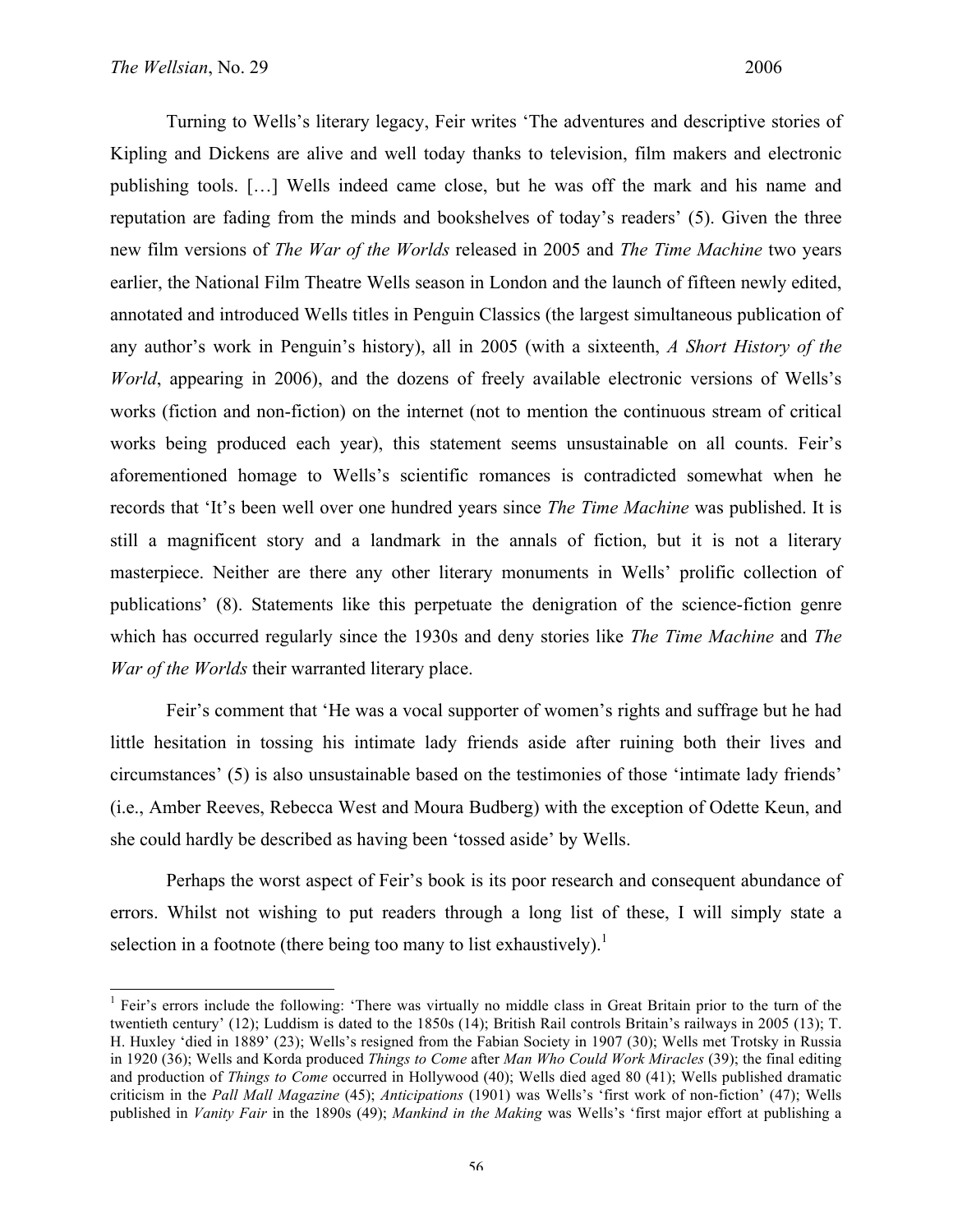1

In chapter two, 'Struggles and Successes', Feir provides a potted history of Wells's life and work. Although it is clearly intended as indicative of things to come in later chapters, Feir's lack of mention of Wells's work for PEN and his Rights of Man campaign are major omissions from Wells's practical work late in his career, a period which Feir generally sees a repetitive and ineffectual. Considering Wells's childhood and his period of convalescence when he broke his leg, Feir writes, 'The idle time gave him the chance to read and draw pictures to his heart's content. His mother ensured that he read the bible regularly and as soon as he was able he had to accompany her to services at the local Anglican Church' (20). This highlighting of bible-reading and ignorance of the other, arguably more important works Wells read during that period, such as Wood's *Natural History* and much travel writing and adventure fiction about exotic parts of the world, is odd, especially given Wells's later atheism. Again Feir's suggestion that the publication of *Anticipations* 'was the point at which Wells stopped his contribution to literature and began to pump out lengthy, repetitive political tracts that were read with topical interest and then largely ignored' (28) disregards Wells's huge fiction output after 1901, especially his important Edwardian comic novels, feminist stories and later allegorical and science fictional works. Furthermore, Feir's description of Wells's wartime journalism as 'mostly meaningless political tracts that delivered pompous statements about the unquestioning rights of the western world and the inevitable end that would be faced by Germany' (33) also generalises a varied output that included his support for a League of Free Nations, imperial reform and advocacy of proportional representation in elections, in addition to his writings on postwar Europe and the question of Germany's place in it. Finally, the chapter suffers from a clear definition of Wells's socialism, as Feir writes, regarding Wells's visit to Russia in 1920, 'Many years later it would become clear that he was in full agreement with removing imperialist regimes by force and establishing socialist utopian governments in their place. As often happens to idealists, the corruption and brutality of the Bolshevik movement was completely masked from his mind' (35-36) and 'Had he lived for another fifty years he might have learned that […] Socialism would clearly be as corrupt and decadent as every other form of government and those practicing socialist states formed after the turn of the last century would collapse into rubble requiring another generation to rebuild

collection of previously printed material' (57); *Anticipations* did not contain 'too much emphasis on the political aspects of the changing scenery' (57); it was 'Prime Minister Baldwin's 11<sup>th</sup> hour meeting with Hitler in Berlin' which aimed to avert war in 1939 (108); 'H. G. Wells was an active supporter of the Independent Labour Party throughout his career' (120); Feir refers to the 'Liberal government of Stanley Baldwin' (121); the remake of the film *The Passionate Friends* occurred in 1938 (133), etc., etc.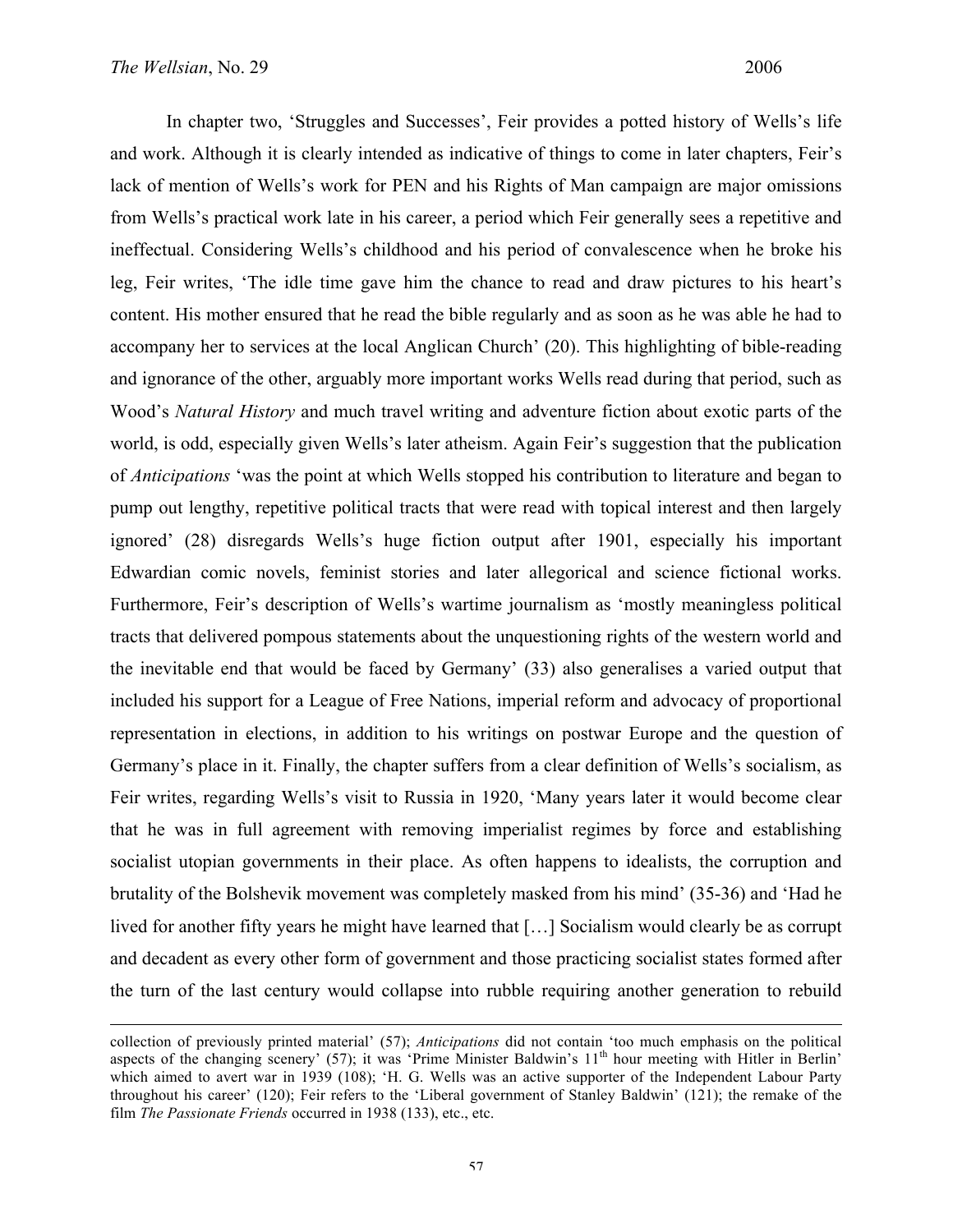them' (41). Feir's assertion that Wells was for regime change in favour of establishing 'socialist utopian governments' ignores that fact that Wells's cosmopolitanism rejected forming governments at all in favour of world controls superseding nation-states; Feir also denies here Wells's criticisms of Soviet Russia's lack of freedom, especially when he tried to establish a PEN club in that country in 1934, and his criticism of the show trials later the same decade. Feir also equates socialism with Communism, ignoring the much more successful social democracy of the mixed economy popular in northern and western Europe and Canada, and more akin to Wells's ideas where he supported welfare reforms and central controls of production and exchange, but rejected the notion of nationalised retailers and the abolition of entrepreneurship and artistic and craft production.

Jumping to chapter five, 'Changing Direction', Feir considers Wells's turn to social and political writing after 1901. This chapter finally sees Feir make his first contribution to a critique of Wells's thought when he declares that 'No matter how futile Wells thought nationalism might be, from small tribes to vast nations, it would not go away in the new century, and is not likely to go away in centuries to come' (59). It is to questions like this that Feir ought to concentrate in order to produce a worthwhile study of Wells's 'Social and Political Adventures', but he foregoes argument with simple assertions such as this.

In chapter seven, 'Downstairs Misery', Feir assesses Wells's pamphlet, *This Misery of Boots*. Again, he spots an area of potential weakness in Wells's philosophy, but rather than tackle the issue in detail, Feir simply notes that Wells 'fails to provide, at least in this tract, any logical method for accomplishing his aims, or for ensuring that his socialist ideals will actually be achieved by confiscation of private property' (68). Rather than build on such potential weaknesses in Wells's argument, Feir slips up by revealing his own lack of knowledge of Wells's larger canon. Thus, Feir writes, 'At no point in his discussion does Wells allow that his proposed socialist state might be even less capable of managing property for service, or for that matter, managing property for any purpose, than the capitalists he mercilessly flogs' (67). However, had Feir read Wells's earlier Fabian lecture, 'A Paper on Administrative Areas' (1903, appended to *Mankind in the Making*), he would have found explicit evidence of Wells condemning socialisation of utilities where they can be better managed by private business. In the same paragraph Feir also criticises Wells's socialism by stating, 'If he had looked around himself, even at the time he wrote *This Misery of Boots*, he could have found examples of socialist states that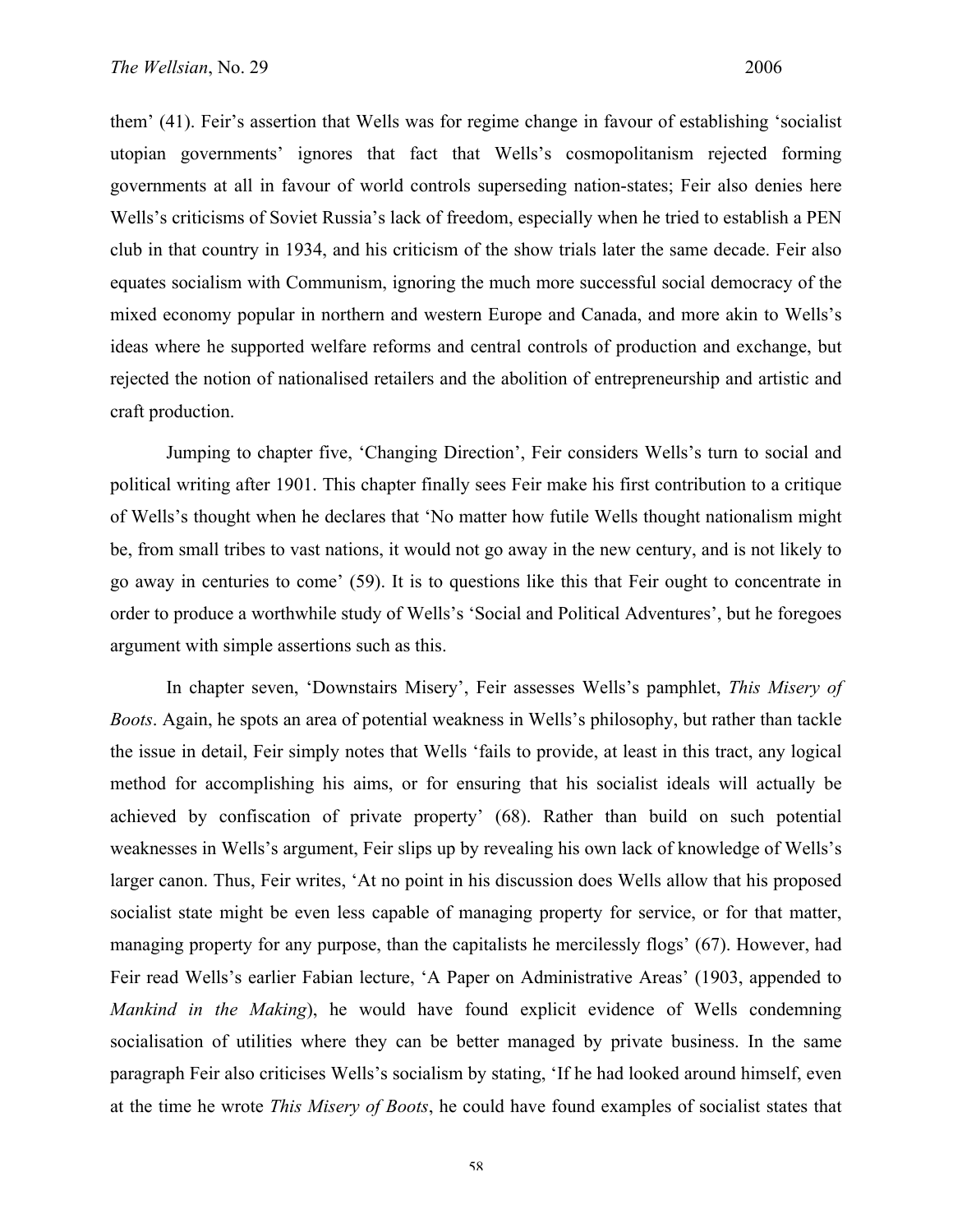had accomplished little more than the total destruction of utilities, transportation systems, and productive agricultural institutions' (67). This claim requires evidence as I have never heard it claimed that socialist states existed in 1906.

In chapter eight, 'Setting the World Free', Feir again identifies the nucleus of a critique of Wells's work, this time writing, in relation to *Things to Come* and *The World Set Free*, that 'Tedious repetition was one of the tools Wells used to get his point across. If there wasn't a new novel churning in his head, he would just rewrite an old one' (73). This point suggests an interesting approach to criticising Wells's work, but no detail is provided for the charge.

In chapter ten, 'Visions of the Future', Feir considers Wells's future history, *The Shape of Things to Come*, and its movie spin-off, *Things to Come*. Although this chapter again lacks detail, and, with the exception of references to Leon Stover's *The Prophetic Soul*, does not credit the critics implied throughout, Feir outlines the basis for an interesting discussion. He identifies the potentially hereditary caste which the Cabals appear to head and he notices the emphasis on species wellbeing rather than medical advance, seeing this as Wells's tacit support for eugenics. This chapter offers much promise and suggests the basis for a useful argument.

Feir occasionally suggests aspects of Wells's thought which could profitably be criticised, but he repeatedly fails to follow his suggestions through. Thus in chapter thirteen, 'Modern Utopia', he maintains Wells was misogynistic in terms of power relations between the sexes, but gives little evidence to back this up. Again, in chapter fifteen, 'The New World Order', Feir suggests Wells erred in refuting the possibility of a united Europe in 1939 in favour of a world state, but through ignoring the historical context, Feir exposes himself to the counter-criticism of ahistoricism, glossing over Wells's reasons for his scepticism.

In chapter twenty-one, 'A Solution to World Conflict', Feir declares apropos of Wells's political philosophy, 'The ideal socialist utopia was, and still is, a figment of the white European imagination. It would not be remotely considered by the Arab mind, Central African tribes or Mongolian nomads. Nor would it gain much ground with the diverse races and cultures of South East Asia that were based more on religion and tradition rather than political ideals. European socialist philosophy would not register, even remotely, with two thirds of the world's population' (138). By conflating Wells's vision with that of 'European socialist philosophy', Feir discounts the influence which Marxism has exerted over much of the territory he refers to: South East Asia,

59